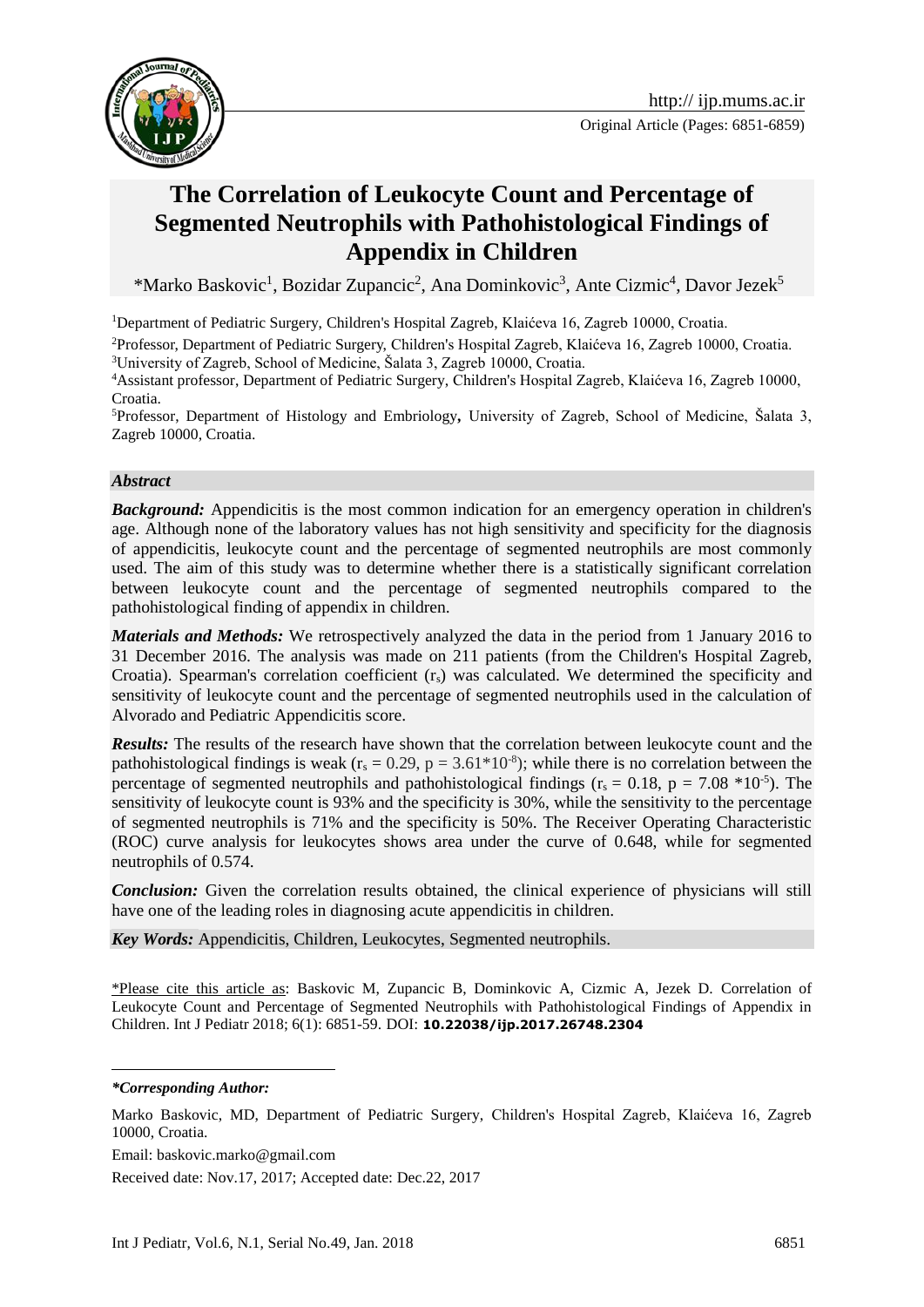### **1- INTRODUCTION**

 Appendicitis is the most common indication for an emergency operation in children's age. In everyday clinical practice diagnosis of appendicitis is usually based on clinical picture, physical examination, laboratory findings and ultrasound examination. Although none of the laboratory values has not high sensitivity and specificity for the diagnosis of appendicitis, leukocyte count and the percentage of segmented neutrophils are most commonly used. The increase in the percentage of segmented neutrophils is strongly associated with appendicitis, as only 3.7% of children without left shift have appendicitis  $(1)$ .

These two lab markers are the most discriminating factor for appendicitis within 24 hours of the onset of pain. In order to objectively evaluate the clinical findings, in Alvorado score leukocytosis  $(210 * 10^9$  / L) with segmented neutrophils  $(≥ 75%)$  carry 3 points while in Pediatric Appendicitis score carry 2 out of 10 points (2, 3). The aim of this study was to determine whether there is a statistically significant correlation between leukocyte count and the percentage of segmented neutrophils compared to the pathohistological finding of appendix in children.

# **2- MATERIALS AND METHODS**

 In order to ascertain whether there was a statistically significant correlation between leukocyte count and the proportion of segmented neutrophils compared to the pathohistological finding of children whose appendix has been removed, we retrospectively analyzed the data from the Hospital Information System and hospital documentation in the period from 1 January 2016 to 31 December 2016 (from the Children's Hospital Zagreb, Croatia). During this period 243 children were operated with a classic or laparoscopic approach. From the study, 25 patients were excluded due to incomplete documentation, and 7 patients with periappendiceal abscess who subsequently went to elective appendectomy. The analysis was made on 211 patients. All analyzed laboratory findings (leukocyte count, percentage of segmented neutrophils) were made within 12 hours before surgery. The results of the pathohistological analysis are classified into five categories: normal findings, acute appendicitis, acute phlegmonous appendicitis, acute gangrenous appendicitis and acute gangrenous perforated appendicitis. The data obtained is displayed via the scatter diagram in Microsoft Excel. In order to ascertain whether there is a correlation between leukocyte count and the segmented neutrophils in relation to the pathohistological finding, Spearman correlation coefficient is calculated ( $r<sub>s</sub> = 1$ )  $-6 \times \sum_{i=1...N} D_i^2 / [N(N^2-1)]$ , the result of which is interpreted according to the following value ranges (0 -  $\pm$  0.25  $\leftrightarrow$  no correlation,  $\pm$  0.26 -  $\pm$  0.50  $\leftrightarrow$  weak correlation,  $\pm$  0.51 -  $\pm$  0.75  $\leftrightarrow$  good correlation,  $\pm$  0.76 -  $\pm$  1  $\leftrightarrow$  excellent correlation). Results were interpreted if they were statistically significant (p <0.05). We determined, based on our results, the specificity and sensitivity of leukocyte count and the percentage of segmented neutrophils used in the calculation of Alvorado and Pediatric Appendicitis score. We calculated area under the curve for leukocytes and segmented neutrophils. The analysis was made in XLSTAT (statistical *software* for Microsoft Excel).

# **3- RESULTS**

 Out of a total of 211 patients (boys - 118 (55.9%); girls - 93 (44.1%)), the youngest operated patient was 2 years and 3 months, while the oldest was 17 years and 9 months. The average age was 11 years and 5 months. The results of the pathohistological analysis were as follows: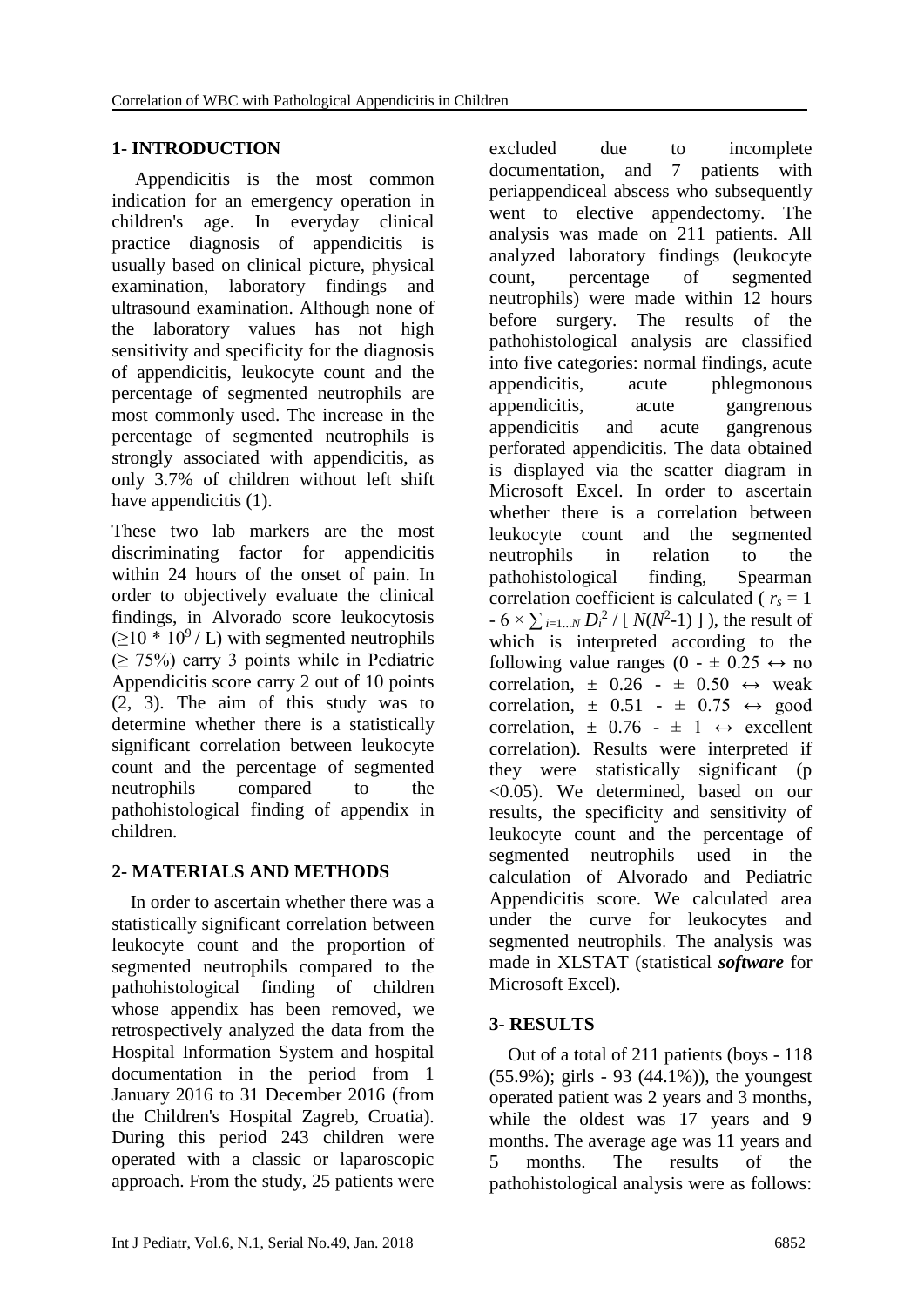normal finding - 30, acute appendicitis - 47, acute phlegmonous appendicitis - 79, acute gangrenous appendicitis - 43, acute gangrenous perforated appendicitis - 12. In the scatter diagrams (**Figure.1, Figure.2**), results of leukocyte count and the percentage of segmented neutrophils relative to the pathohistological finding are shown. One hundred and ninety (90%) patients had a leukocyte count greater than 10\*10<sup>9</sup> /L, while 144 patients (68.2%) had a percentage of segmented neutrophils greater than 75%. The results are presented in the contingency tables (**Table.1**, **Table.2**), with sensitivity for leukocyte count of 93% and specificity of 30%, while sensitivity for percentage of segmented neutrophils is 71% and specificity of 50% (**Figure.3, Figure.4**).

The Receiver operating characteristic (ROC) curve analysis for leukocyte count shows area under the curve of 0.648, while for segmented neutrophils of 0.574 (**Figure.5, Figure.6**).

By adding the leukocyte and pathohistological findings data into the Spearman coefficient correlation formula,  $r_s = 0.29$  ( $p = 3.61*10^{-8}$ ) is obtained. For leukocytes, the correlation is weak. By adding the data for the segmented neutrophils into the formula for the Spearman coefficient of correlation,  $r_s$  = 0.18 (p =  $7.08*10^{-5}$ ) is obtained. Correlation between the percentage of segmented neutrophils and pathohistological findings does not exist.



**Fig.1**: Scatter plot: relationship between pathohistological finding and leukocyte count.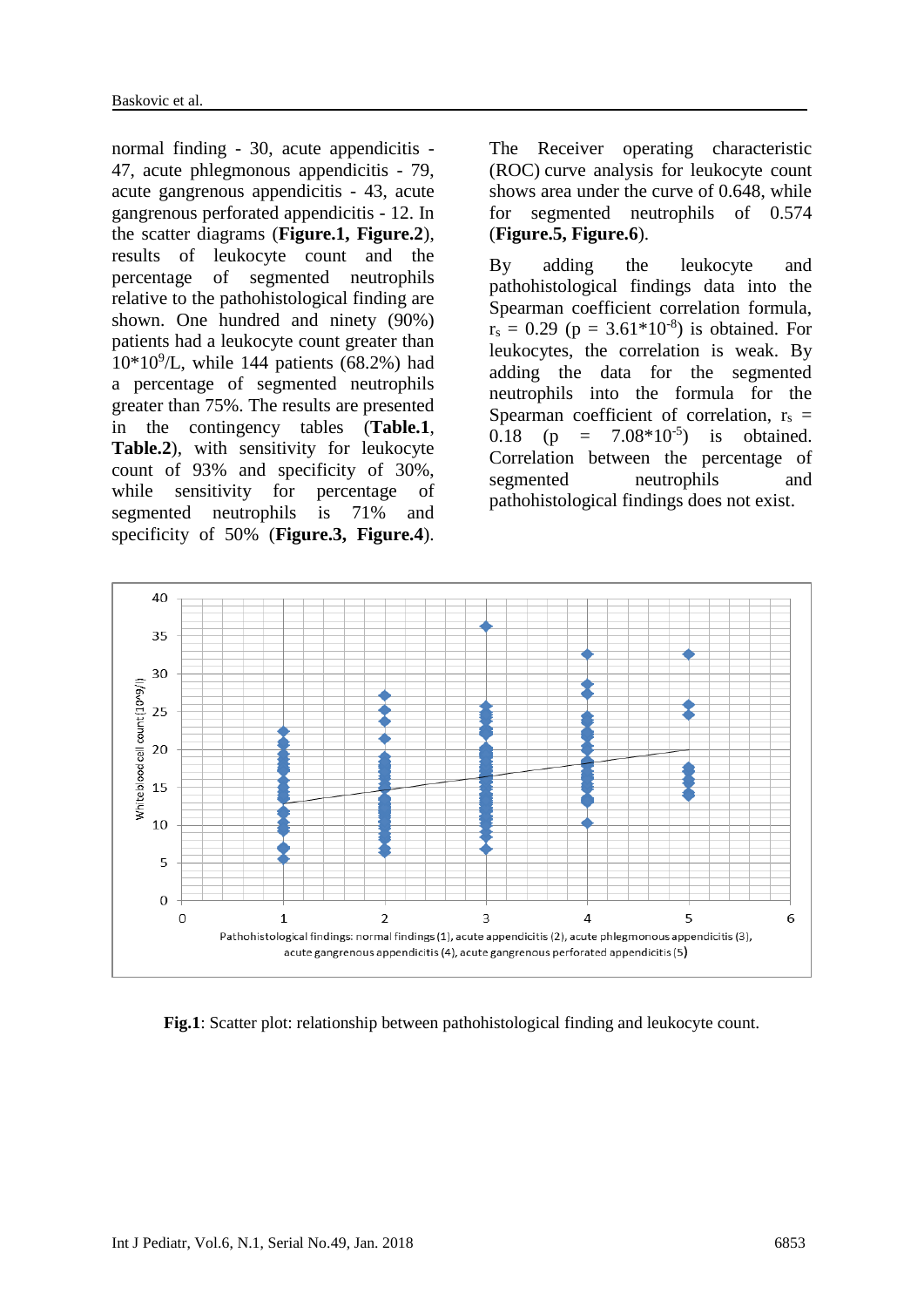

**Fig.2**: Scatter plot: relationship between pathohistological finding and the percentage of segmented neutrophils.

| Table-1: Contingency table: The relationship between pathohistological finding and leukocyte count. |  |  |  |  |
|-----------------------------------------------------------------------------------------------------|--|--|--|--|
|-----------------------------------------------------------------------------------------------------|--|--|--|--|

| Leukocyte count                                      | Positive pathohistological<br>findings | Negative<br>pathohistological findings | Total |
|------------------------------------------------------|----------------------------------------|----------------------------------------|-------|
| Leukocytes $\geq$ 10 <sup>*</sup> 10 <sup>9</sup> /L | 169                                    |                                        | 190   |
| Leukocytes $\leq 10*10^9$ /L                         |                                        |                                        |       |
| Total                                                | 181                                    | 30                                     |       |

**Table-2**: Contingency table: The relationship between pathohistological finding and the percentage of segmented neutrophils.

| Percentage of segmented              | Positive pathohistological | Negative                   | Total |
|--------------------------------------|----------------------------|----------------------------|-------|
| neutrophils                          | findings                   | pathohistological findings |       |
| Segmented neutrophils<br>$\geq 75\%$ | 129                        |                            | 144   |
| Segmented neutrophils<br>$\leq 75\%$ | 52                         |                            | 67    |
| Total                                | 181                        | 30                         |       |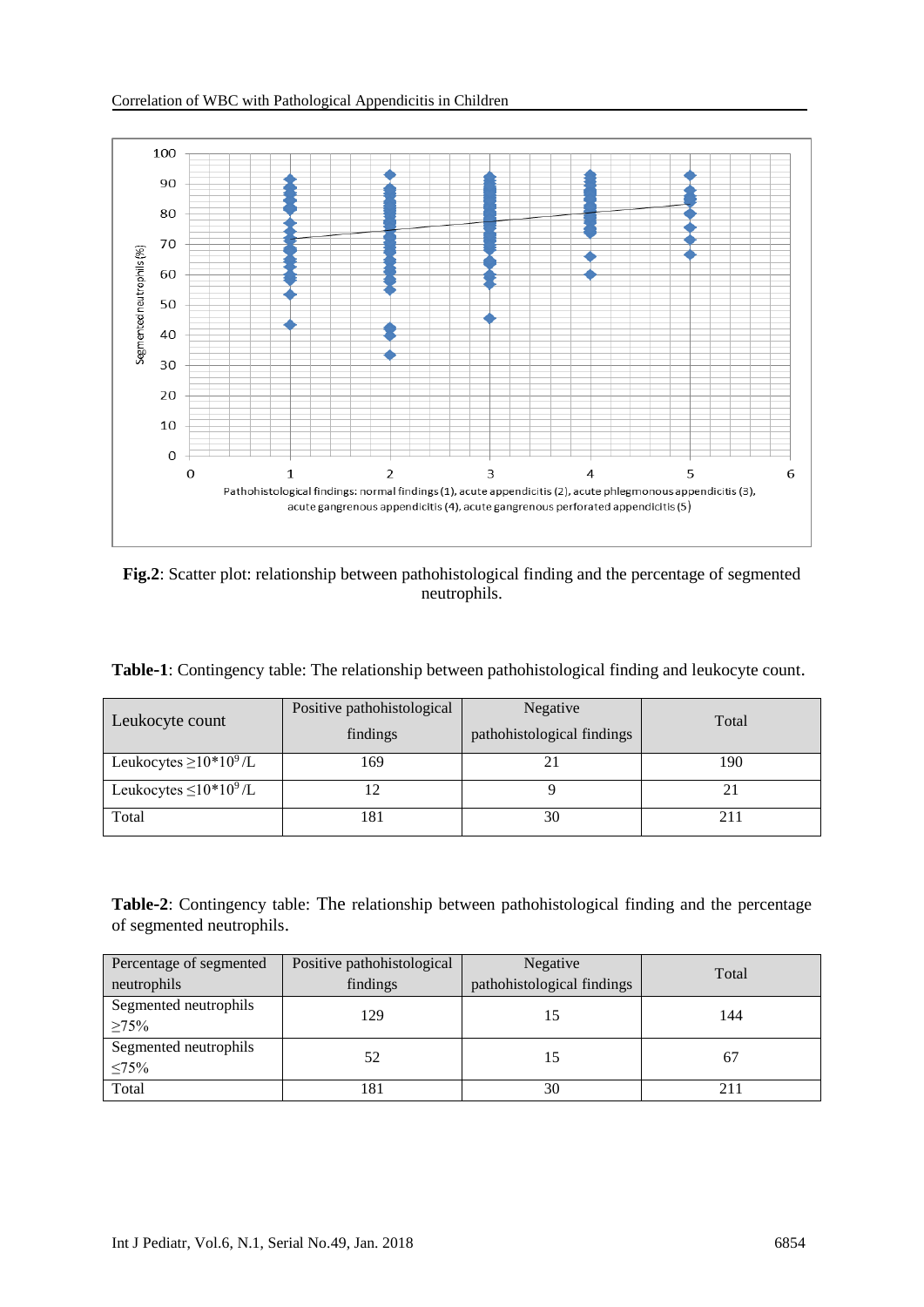

**Fig.3**: Sensitivity / Specificity for leukocytes.



 **Fig.4**: Sensitivity / Specificity for segmented neutrophils.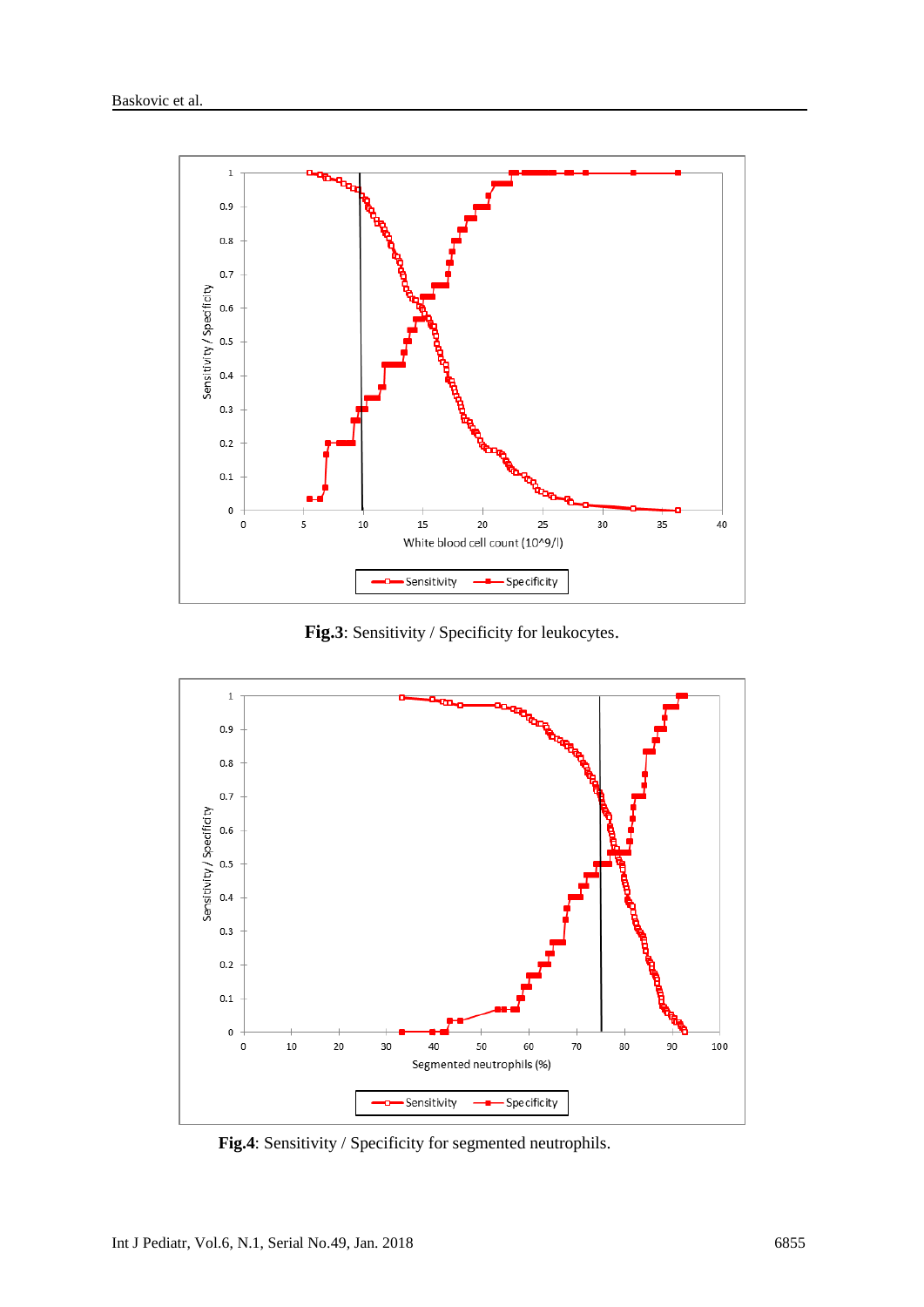

**Fig.5**: ROC curve for leukocytes.



**Fig.6**: ROC curve for segmented neutrophils.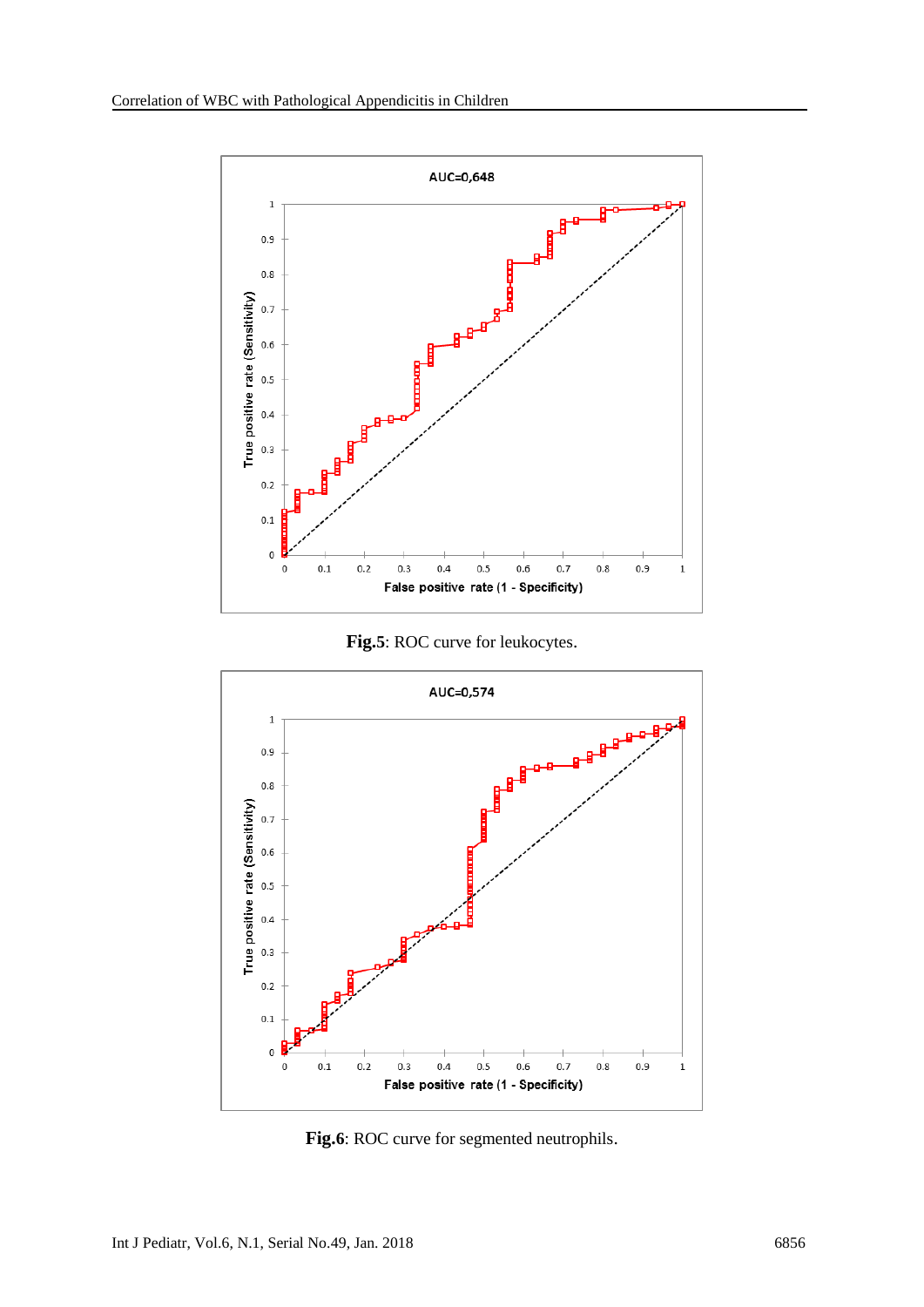#### **4- DISCUSSION**

 In our study we had a negative rate of appendectomy of 14.2% which is in accordance with the rates of negative appendectomy (NA) of 5% to 15% (4). The most recent reports quote NA rates below 5% (5, 6), which we should strive in the future. Bates et al. analyzed all NAs, to detect common characteristics that, in the future, might further decrease falsepositive rate (7). Absence of an elevated white blood cell count (WBC) count is a risk factor for NA. Withholding appendectomy for WBC counts, 9,000 and 8,000 per mL reduces the NA rate to 0.6% and 1.2%. In our study, out of a total of 30 negative appendectomy, 9 patients (30%) had an orderly leukocyte count  $($ <10<sup>\*</sup>109 /L), while 15 patients (50%) had a percentage of segmented neutrophils < 75%. Stefanutti et al. concluded that WBC count at admission has no proven additional value in the diagnosis of acute appendicitis and can be omitted without modifying diagnostic pathway and without affecting diagnostic accuracy (8).

The purpose of Mathews et al. study was to determine if [Immature Granulocytes](https://www.google.com/url?sa=t&rct=j&q=&esrc=s&source=web&cd=1&cad=rja&uact=8&ved=0ahUKEwj68N7Qm53YAhXNZFAKHXHIAx0QFgglMAA&url=http%3A%2F%2Fwww.sysmex-europe.com%2Facademy%2Fknowledge-centre%2Fsysmex-parameters%2Fimmature-granulocyte-ig-count.html&usg=AOvVaw0pOyROjsV7ZVzyxRDivMhl) (IG)% would add additional discriminatory ability, in conjunction with traditionally utilized laboratory values, in differentiation of acute and perforated appendicitis in a pediatric population. In that study, they found that elevated Creactive protein (CRP) and presence of a left shift were reliable predictors of perforated appendicitis. However, IG% did not add any additional benefit in making the diagnosis (9). In the Kulik et al. study, the pediatric Appendicitis Score (PAS) and Alvarado scores were the best validated but neither met the current performance benchmarks. A high quality well validated and consistently high-performing clinical prediction rules (CPR) was not identified. They concluded that further research is needed before a CPR for children with suspected appendicitis can be used in routine practice (10). According to Wang et al. study (11), elevated WBC counts had a sensitivity of 67% and a specificity of 80%. Using left shift alone as an indicator for appendicitis was associated with a sensitivity of 59% and a specificity of 90%. However, when a high WBC count and left shift were combined, the sensitivity climbed to 80%, and specificity remained at 79%. The sensitivity fell to 47% when both a high WBC count and left shift were analyzed, and specificity climbed to 94%. The positive likelihood ratio for a high WBC count and left shift was 9.8. Sensitivity of leukocytosis (93%) and shift to left (71%) in Gwynn study (12) was analogous to ours, while the specificity of leukocytosis was 38% and shift to left 68%. In the study Ko et al. (13) leukocytosis and shift-to-the-left were better predictors than CRP (the sensitivity and specificity are: leukocytosis (> 10,000/mm3): 85. 2%, 65%; leukocytosis with a shift-to-the-left (neutrophil  $> 75\%$ ): 81.5%, 70%; elevated CRP (> 0.9 mg/dl): 70.4%, 65%). In our study, we did not calculate sensitivity and specificity for CRP because it is only available in only 34 patients.

We did not find an article that would show whether there was a statistically significant correlation between the leukocyte count and the percentage of segmented neutrophils compared to the pathohistological finding in children. Tatar et al. (14) calculated the correlation between appendiceal diameter - WBC count and appendiceal diameter - Alvarado score. The correlation between appendiceal diameter and WBC count was 80% ( $p = 0.01 < 0.05$ ). The correlation between appendiceal diameter and Alvarado score was 78.7% ( $p = 0.01$  < 0.05). Sousa-Rodrigues et al. (15) evaluated the possible correlation between the scale of Alvarado (EA) and macroscopic appearance (MA) of the appendix in patients with acute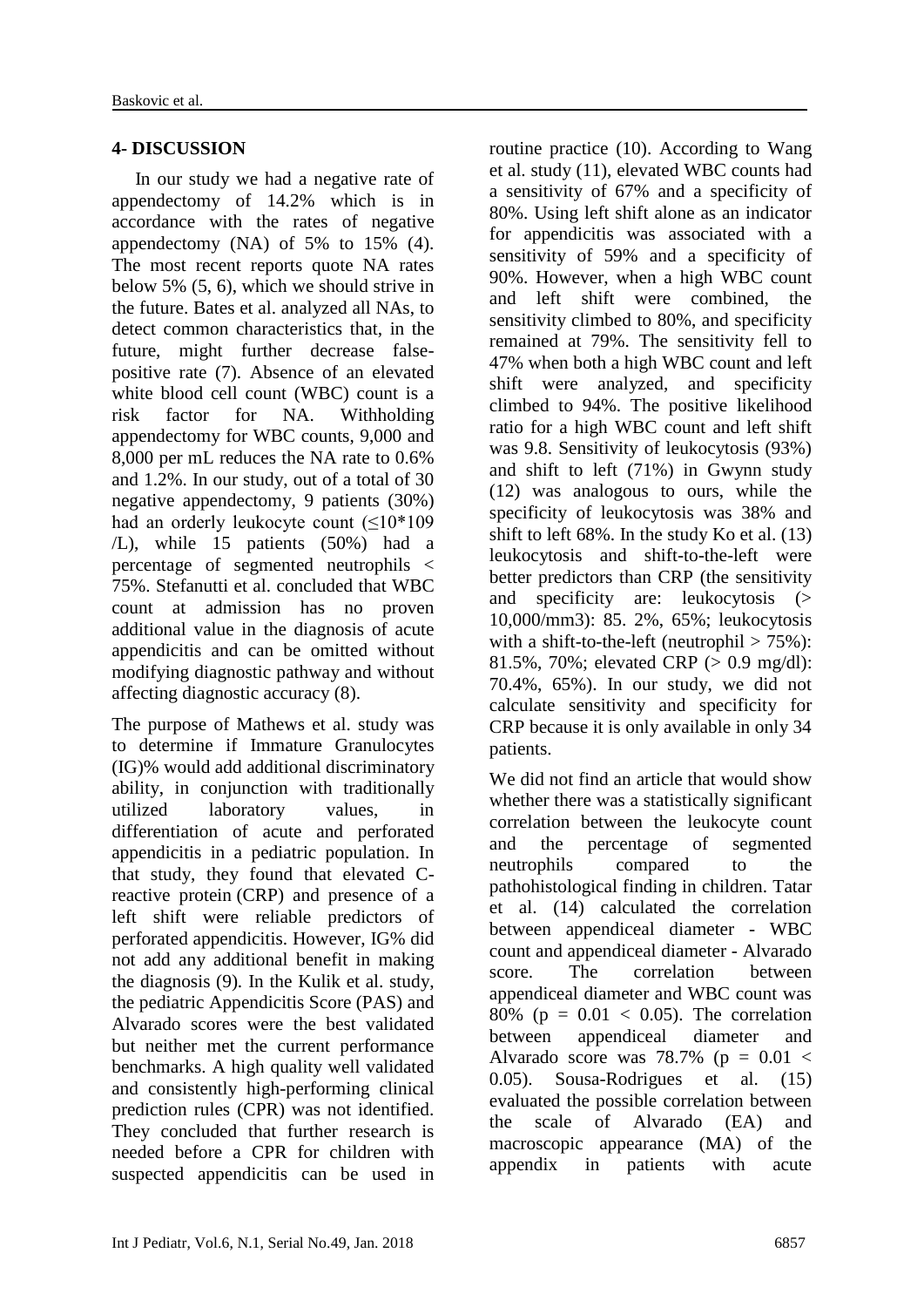appendicitis. The Spearman correlation test used for EA and MA was  $+0.77$  (95%) CI 0.65-0.85, p < 0.0001). Bhatti Hafeez et al. (16) wanted to determine the correlation of WBC counts, age and duration of symptoms with severity of acute appendicitis. They determined that WBC counts and duration of symptoms are not good predictors of severity of disease in appendicitis. In conclusion of the study Grönroos et al. (17) WBC remained the best laboratory method for diagnosing uncomplicated acute appendicitis and seemed to be a very early marker of appendiceal inflammation. They calculated Spearman rank-order correlation between WBC, CRP, and lipoprotein-associated phospholipase A2 (Lp-PLA2).

Grönroos in his study (18) concluded that, contrary to adult patients, normal leucocyte count and CRP value do not effectively exclude acute appendicitis in children. Gulzar et al. (19) said that clinical assessment is the best criteria to reach a confident diagnosis. Total leucocyte count and other investigations should be used as diagnostic aid in doubtful cases but they don't replace the clinical skills of surgeons. In their study total leucocyte count was less than 10,000/mm3 in 38.8% cases and more than 10,000/ mm3 in 61.2% cases. The sensitivity and specificity of raised TLC for acute appendicitis were 80% and 67%, respectively.

# **5- CONCLUSION**

 Although daily attempts to find better (more sensitive and more specific) tests in the diagnosis of acute appendicitis in children, leukocyte count and the percentage of segmented neutrophils within the Alvorado score continue to be the leading position with the highest sensitivity and specificity of all tests. Given the correlation results obtained, the clinical experience of physicians will still have one of the leading roles in diagnosing acute appendicitis in children.

#### **6- CONFLICT OF INTEREST:** None.

### **7- REFERENCES**

1. Rentea RM, St Peter SD. Pediatric Appendicitis. Surg Clin North Am. 2017; 97(1):93-112.

2. Alvarado A. A practical score for the early diagnosis of acute appendicitis. Ann Emerg Med. 1986; 15(5):557-64.

3. Samuel M. Pediatric appendicitis score. J Pediatr Surg. 2002; 37(6):877-81.

4. Buchman TG, Zuidema GD. Reasons for delay of the diagnosis of acute appendicitis. Surg Gynecol Obstet. 1984; 158(3):260–66.

5. Bachur RG, Hennelly K, Callahan MJ, Chen C, Monuteaux MC. Diagnostic imaging and negative appendectomy rates in children: effects of age and gender. Pediatrics. 2012; 129(5):877–84.

6. Oyetunji TA, Ong'uti SK, Bolorunduro OB, Cornwell EE III, Nwomeh BC. Pediatric negative appendectomy rate: trend, predictors and differentials. J Surg Res. 2012; 173(1):16–20.

7. Bates MF, Khander A, Steigman SA, Tracy TF Jr, Luks FI. Use of white blood cell count and negative appendectomy rate. Pediatrics. 2014; 133(1):39-44.

8. Stefanutti G, Sabatti M, Gobbi D, Ghirardo V, Gamba PG. Values of white blood cell count in the diagnosis of acute appendicitis. Pediatr Med Chir. 2002; 24(5):368-73.

9. Mathews EK, Griffin RL, Mortellaro V, Beierle EA, Harmon CM, Chen MK, Russell RT. Utility of immature granulocyte percentage in pediatric appendicitis. J Surg Res. 2014; 190(1):230-4.

10. Kulik DM, Uleryk EM, Maguire JL. Does this child have appendicitis? A systematic review of clinical prediction rules for children with acute abdominal pain. J Clin Epidemiol. 2013; 66(1):95-104.